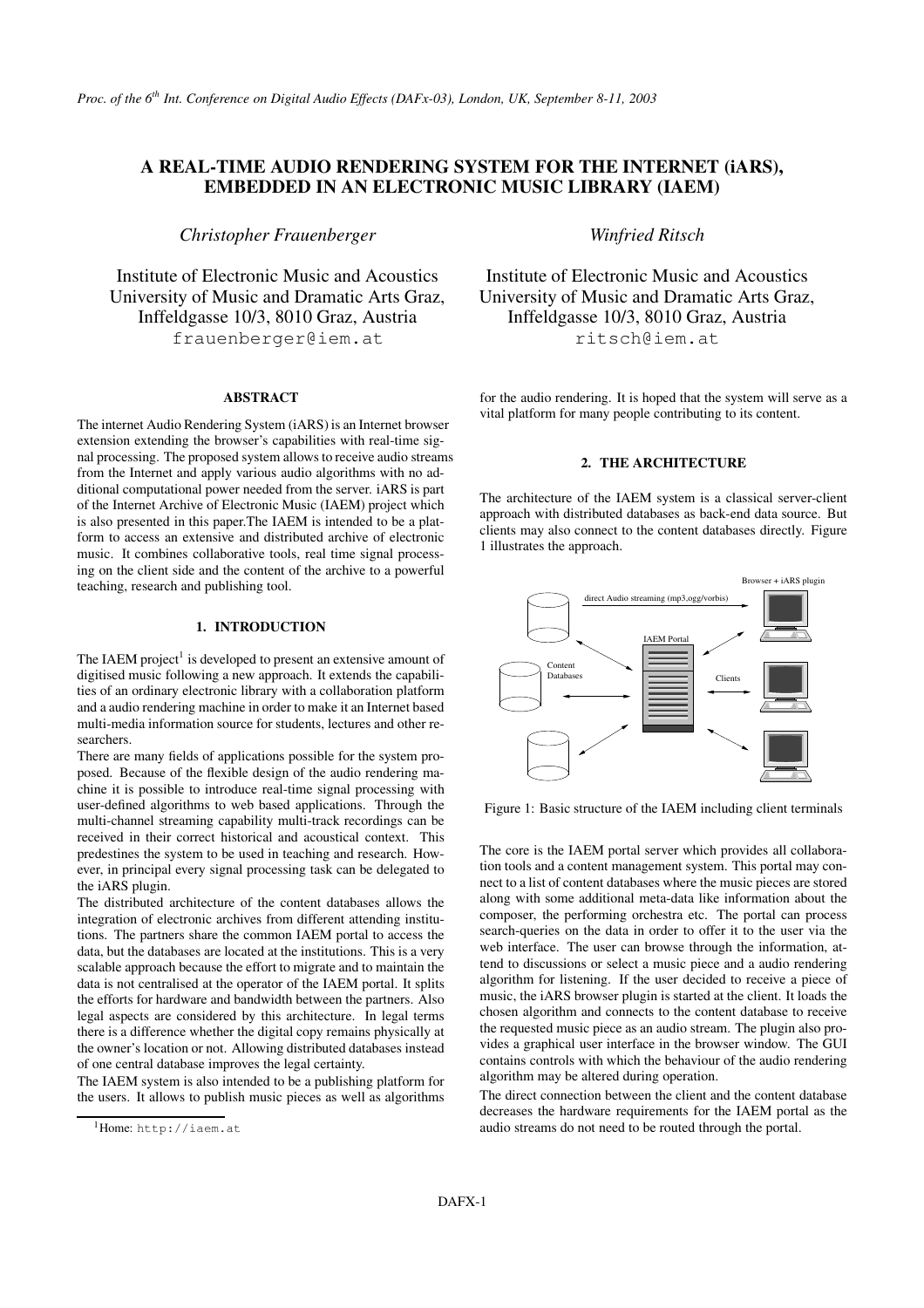# **3. THE CONTENT DATABASES**

A IAEM content database system consists of three main components. The database itself is storing references to the audio data in the file-system and the additional meta-data. This database can be queried by the IAEM portal through a standard SQL interface. The control block is also communicating with the IAEM portal. It is responsible for carrying out commands received by the portal via a XML-RPC interface [1]. With these commands the portal can initialise a stream, start or pause it and remove the streaming mountpoint. A standard streaming server is part of the content database system for streaming the audio data. Figure 2 illustrates the architecture.



Figure 2: Content database system

In order to provide multi-channel capabilities the IAEM content database system needs to employ a streaming server technology which supports multi-channel audio formats. Ogg vorbis is a new compressing audio data format for encoding mid to high quality audio at variable bitrates from 16 to 128 kbps/channel. Since version 1.0 rc1 this standard also provides channel coupling mechanisms designed to reduce effective bitrate by both eliminating interchannel redundancy and eliminating stereo image information labelled inaudible or undesirable according to spatial psychoacoustic models [2].

Along with references to the audio data the content database contains meta-data related to the music pieces. The design is based on a relational database structure and is similar to commonly used library systems. It follows cataloguing standards to make data migration as easy as possible. The interface for portal queries is a standard SQL command set.

The control block is a simple state machine receiving commands from the portal and controlling the streaming server and a security layer. Implementations of XML-RPC are available for the most common programming languages. The standard also proposes introspection methods and multicalls.

# **4. THE IAEM PORTAL**

The IAEM portal is a content management system with various collaboration tools and additional features to drive the iARS plugin and to query the content database systems. The chosen framework is Zope extended with CMF and Plone.

The data presented by the portal is legally sensitive so that a secure authentication method is compulsory. The Zope system provides

a LDAP authentication product with which the user must log in before the portal can be used. This allows also a personalised environment with user defined folders and content. The rights can be set for every single user so that the access to music pieces can be clearly determined to prevent any legal conflicts.

The collaboration and exchange of information is supported by a set of tools including calendars, Wikis<sup>2</sup> and a discussion tool. The discussion tool developed for IAEM combines the capabilities of an mailing list and a discussion forum including an archive of contributions. The intention is to keep the number of tools low due to simplicity in the usage of the portal, while providing the most important features of commonly used collaboration tools.

Information digging is supported by a normal single line search and a more powerful advanced search facility. Another way to retrieve information is to use personal *Information Agents*. Agents reflect a certain interest of the user and try to collect relevant information. Users may create several agents with very different parameter settings, each representing a topic of interest for the user. The agents search for collaborations tools, music pieces and other meta-data and present the collected information to the user. For publishing the portal also provides uploading to a content database. The access rights for user published data can be set by

#### **5. THE iARS BROWSER EXTENSION**

iARS (internet Audio Rendering System) is a browser plugin extending the browser's capabilities with a flexible audio rendering machine. It can be invoked by an HTML "object" tag within web pages. The signal processing is done by the Pure Data<sup>3</sup> which is launched by the plugin and remote controlled via a XML-RPC interface. The algorithm processed can be defined as a regular Pd patch along with a graphical representation of the patch. This is done using a IDL (interface description language) introduced in section 5.4. According to this description the plugin draws controls into the browser window with which the behaviour of the algorithm can be altered during operation. Figure 3 shows the iARS plugin embedded in a browser window.

#### **5.1. Operation**

the author via the portal.

The plugin is launched by using the "object" tag embedded in regular HTML code. A MIME type (*application/iARS*) is registered by the plugin at the browser which refers to the data type associated. Whenever a object tag is referring to this MIME type the browser starts the iARS plugin (available as a shared library object). A window handle provided by the browser is assigned to the plugin for its graphical representation. The object tag includes three parameters determining the data sources. A typical tag looks like:

Listing 1: Embedded object tag

| $<$ html $>$ |  |  |  |  |
|--------------|--|--|--|--|
|              |  |  |  |  |

 $<$ hody $>$ 

<o b j e c t t y p e =" a p p l i c a t i o n / iARS" width  $=$ "400"

<sup>2</sup>Wiki is an open editing system that allows multiple users to work on the same web content. It supports a history and reviewing processes. http://www.wiki.org

<sup>3</sup>Pure Data by Miller Puckett http://crca.uscd.edu/~msp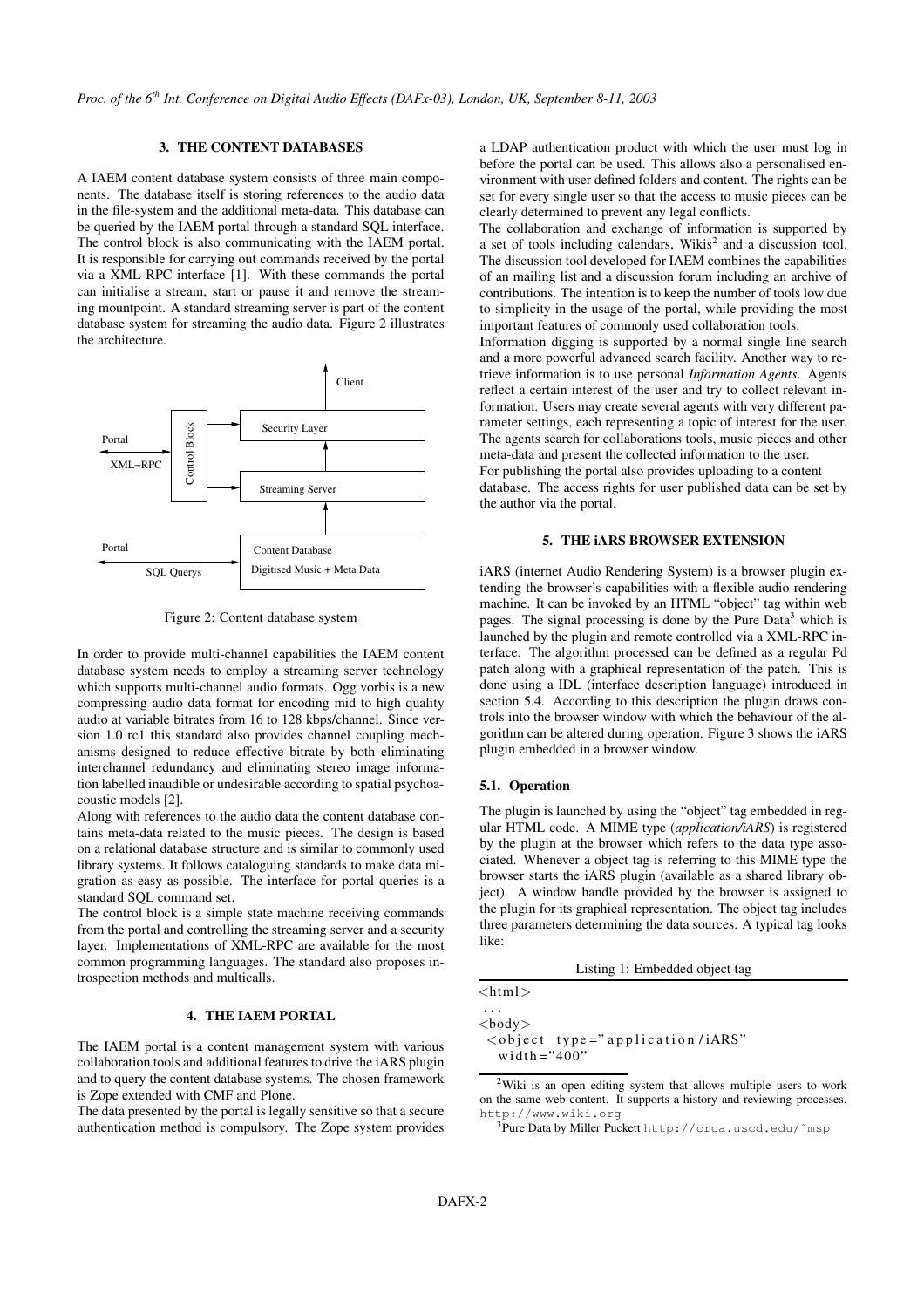

Figure 3: Screenshot of the iARS plugin embedded in a browser window

```
h e i g h t = "300"
 <param name ="PATCH"
     value ="http://iaem.at/test.pd">
  <param name = "GUI"
     value = "http://iaem.at/gui.xml"><param name ="STREAM"
     value ="http://content.at/AS52SA.ogg">
 \langle/object>
. . .
</body ></html>
```
The patch parameter refers to the implemented algorithm to be used as a URI, the GUI parameter to the corresponding IDL file determining the graphical representation of the patch. The files will be requested by the plugin and must be available from the server. The stream parameter provides information about the audio data source. It tells the plugin to which server to connect and the name of the streaming mountpoint. For security reasons the mountpoint name is randomly generated by the portal for each session. This secret name is distributed only to the content database system and the requesting browser so that no other user may have unauthorised access to the streamed data.

For future versions of iARS a more complex security concept is planned employing certificates for authorised clients and content databases. With this the peer authenticity will be determinable unambiguously and the connection may be encrypted.

#### **5.2. Components of iARS**

The collaboration of iARS and the hosting browser is ruled by the Netscape plugin API[3]. This API determines the way plugins are called and their entire life-cycle. Considering that life-cycle and the requirements for operation, the following components can be identified (as shown also in figure 4).

- The plugin API module
- Initialisation task module
- Central controlling module
- Graphical output
- Pd communication (XML-RPC) module



Figure 4: Deployment diagram for the iARS browser plugin

# **5.3. Pure data**

Pure Data is a real time signal processing tool for PCs available for different operating systems like Linux and Windows[4]. There are many extension libraries available for Pd since Pd provides a simple interface to extending its capabilities. The two main extensions developed for the IAEM project are the XML-RPC interface and the improved ogg vorbis streaming external. The main advantage of using Pd as the processing core application is that there already exist many patches. The generic approach of the plugin allows to reuse these patches only with minor adjustments.

Ogg/vorbis is a standard for streaming compressed audio over the net. Support for ogg/vorbis in Pd was basic when IAEM was launched. Streams could only be stereo and there was a significant threading problem causing klicks. The pdogg library initially written by Olaf Matthes<sup>4</sup> was extended and threading was improved so that the external now is capable of transmitting and receiving multichannel streams in high-quality. The implementation is based on the reference libraries available from the ogg/vorbis website<sup>5</sup>.

The XML-RPC interface to the Pd program is intended to become a comfortable standard of remote controlling the application. It is possible to load and close patches, but also to communicate with elements of a patch. It replaces the netsend and netreceive commands with a more flexible and powerful communication interface.

### **5.4. Graphical representation**

The graphical representation of a patch is not defined from the data within the patch as Pd's GUI is presenting it. We have chosen to use an extra file to determine the graphical representation in the

<sup>4</sup>http://www.akustische-kunst.org/

<sup>5</sup>Available from http://www.vorbis.com/download.psp